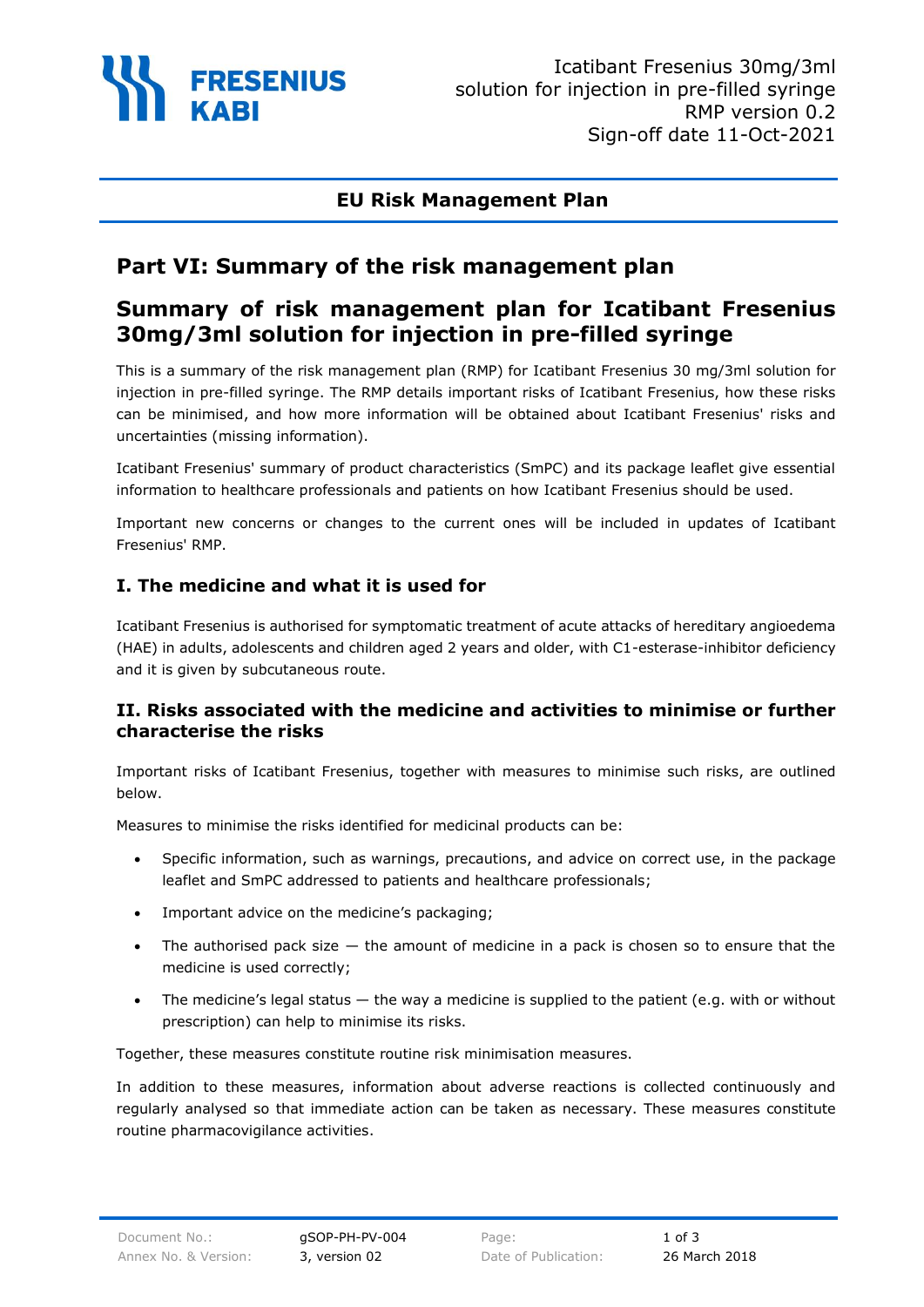

# **EU Risk Management Plan**

If important information that may affect the safe use of Icatibant Fresenius is not yet available, it is listed under 'missing information' below.

### **II.A List of important risks and missing information**

Important risks of Icatibant Fresenius are risks that need special risk management activities to further investigate or minimise the risk, so that the medicinal product can be safely administered. Important risks can be regarded as identified or potential. Identified risks are concerns for which there is sufficient proof of a link with the use of Icatibant Fresenus. Potential risks are concerns for which an association with the use of this medicine is possible based on available data, but this association has not been established yet and needs further evaluation. Missing information refers to information on the safety of the medicinal product that is currently missing and needs to be collected (e.g. on the long-term use of the medicine);

| List of important risks and missing information |                                                                                                                                                                                                                                                                                                                                                                                                                                                  |
|-------------------------------------------------|--------------------------------------------------------------------------------------------------------------------------------------------------------------------------------------------------------------------------------------------------------------------------------------------------------------------------------------------------------------------------------------------------------------------------------------------------|
| Important identified risks                      | Injection site reactions<br>$\bullet$                                                                                                                                                                                                                                                                                                                                                                                                            |
| Important potential risks                       | Deterioration of cardiac function under ischaemic conditions<br>$\bullet$<br>due to bradykinin antagonism<br>Partial bradykinin agonism (excluding<br>injection<br>site<br>$\bullet$<br>reactions)<br>Antigenicity manifesting as drug hypersensitivity and lack of<br>$\bullet$<br>efficacy<br>Lack of efficacy<br>$\bullet$<br>Medication errors<br>Effect on reproductive hormone levels in pubertal/ post-<br>$\bullet$<br>pubertal children |
| Missing information                             | Use in pregnant and lactating women<br>$\bullet$<br>Use in children below 2 years of age<br>$\bullet$                                                                                                                                                                                                                                                                                                                                            |

Table Part VI II.A: List of important risks and missing information

#### **II.B Summary of important risks**

The safety information in the proposed Product Information is aligned to the reference medicinal product Firazyr.

### **II.C Post-authorisation development plan**

### **II.C.1 Studies which are conditions of the marketing authorisation**

There are no studies which are conditions of the marketing authorisation or specific obligation of Icatibant Fresenius.